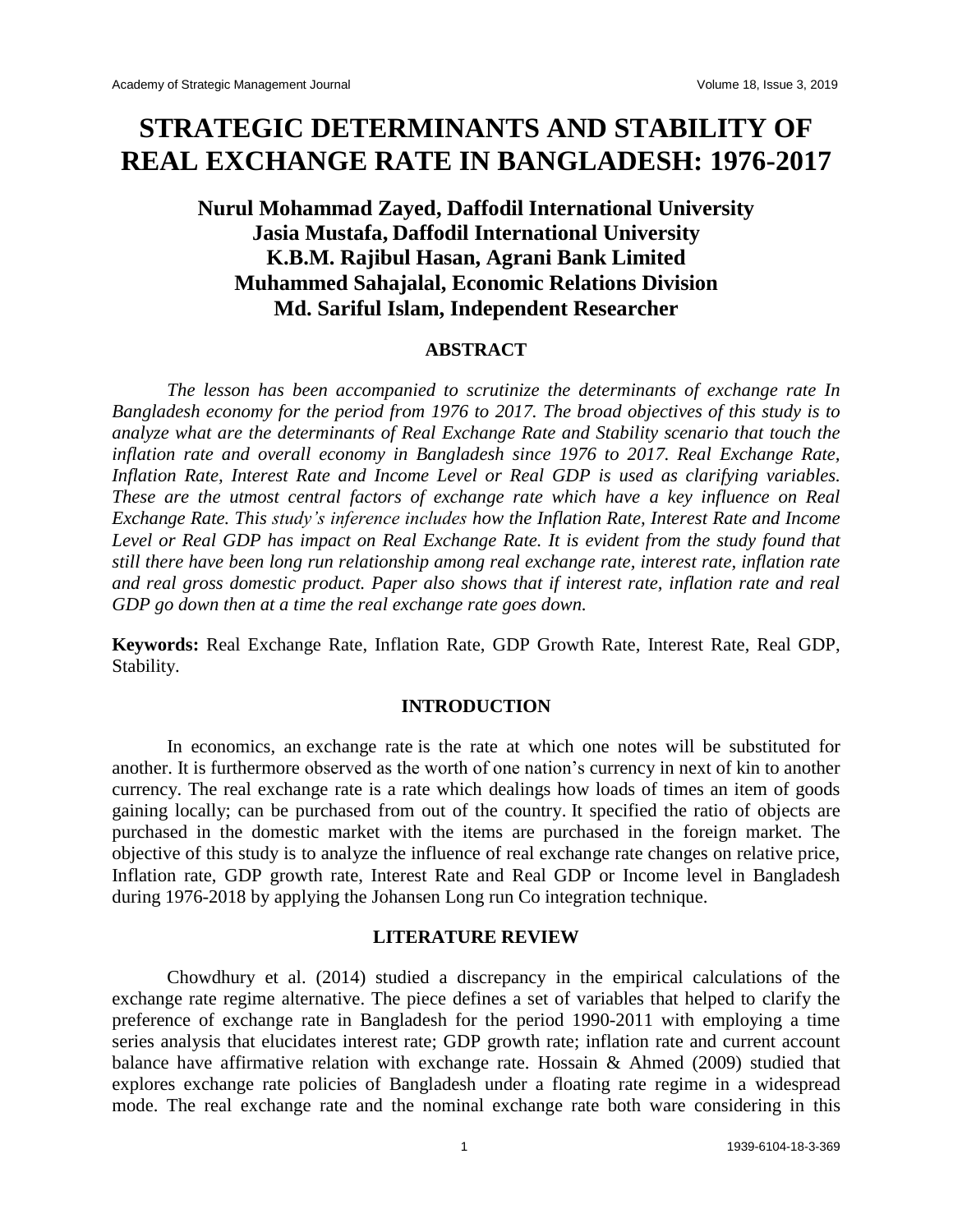examination with a recommendation that real exchange rate of euro should be alleviated. Hassan et al. (2016) stumble on convincing proof of the loss of aggressiveness of exports due to the real effective exchange rate admiration has been recognized in Bangladesh. Nevertheless, remaining nominal exchange rates runs and approval of the Real Effective Exchange Rate (REER) for the declared era pointed out that Bangladesh looks upper inflation than its trading colleague countries. Uddin et al. (2013) stated that an exchange rate activity considerably depends upon the macro rudiments of the particular countries. This study also indicates that the nominal exchange rate is influenced by the rise in the relative debt is another important source. Upholding mediumto-long time flexibility and short-term constancy should be the common purpose of exchange rate determination strategies in Bangladesh. Islam & Hossain (2014) examines the connection between the exchange rate, GDP growth rate and exports in Bangladesh for the period 1981 to 2013 with the conclusion of the positive relationship. They suggested the strategy makers should also prolong to get on prolific behaviors that will boost Bangladesh's exports more than imports. Akther et al. (2013) considered that demand alarms particularly created from exterior area are accountable for pointed depreciation of BDT exchange rate throughout the two periods. As per econometric scrutiny supply shocks are also significant for exchange rate variation. Williams et al. (2016) reveals that the inflation rate of Bangladesh is relatively higher than the People's Republic of China and also comparatively higher than the inflation rate in India until 2009. Independent Review of Bangladesh's Development (2018) studied that the Central Bank should now focus on bringing stability to the exchange rate market. This may deplete the foreign exchange reserve in the coming months. Such steps will also help to contain money supply in the domestic market. Bhattarcharjee (2015) specifies that there are equally exterior and internal issues that affect inflation in small, open developing economies aand work on inflation is still developing. These lessons also will set the point for more quantitative research on inflation in little developing economies. Sultana & Uddin (2013) indicates inflation reasons by alters on the supply side of the market would linger mostly unaffected by the policies suggested by the IMF and assumed by the Bangladesh Bank. This Study also suggested that the government should obtain demanding possible strict events according to the inflation position of Bangladesh under the deliberation of the worldwide.

#### **OBJECTIVES**

The intention of this study is to hit upon the followings:

- 1. The relationship between Real Exchange rate, Interest rate, Inflation rate and Real GDP.
- 2. The effect of Interest rate, Inflation rate and Real GDP on Real Exchange rate in Bangladesh Economy with the reference to 1976-2017.

#### **METHODOLOGY**

This investigate is expressive in nature and the statistics is quantitative in nature. Only the minor data were employed. Secondary data were gathered from the Bangladesh Bureau of Statistics, World Development indicators report, World Bank indicators report, Bangladesh Bank annual report, Bangladesh economy in FY 2017-2018 and websites. The study period was 1976 to 2017. All relevant information was quoted in perpetual term. The study proposed a model to measure the Real Exchange rate, Inflation rate and Real GDP percent pressure in Bangladesh economy.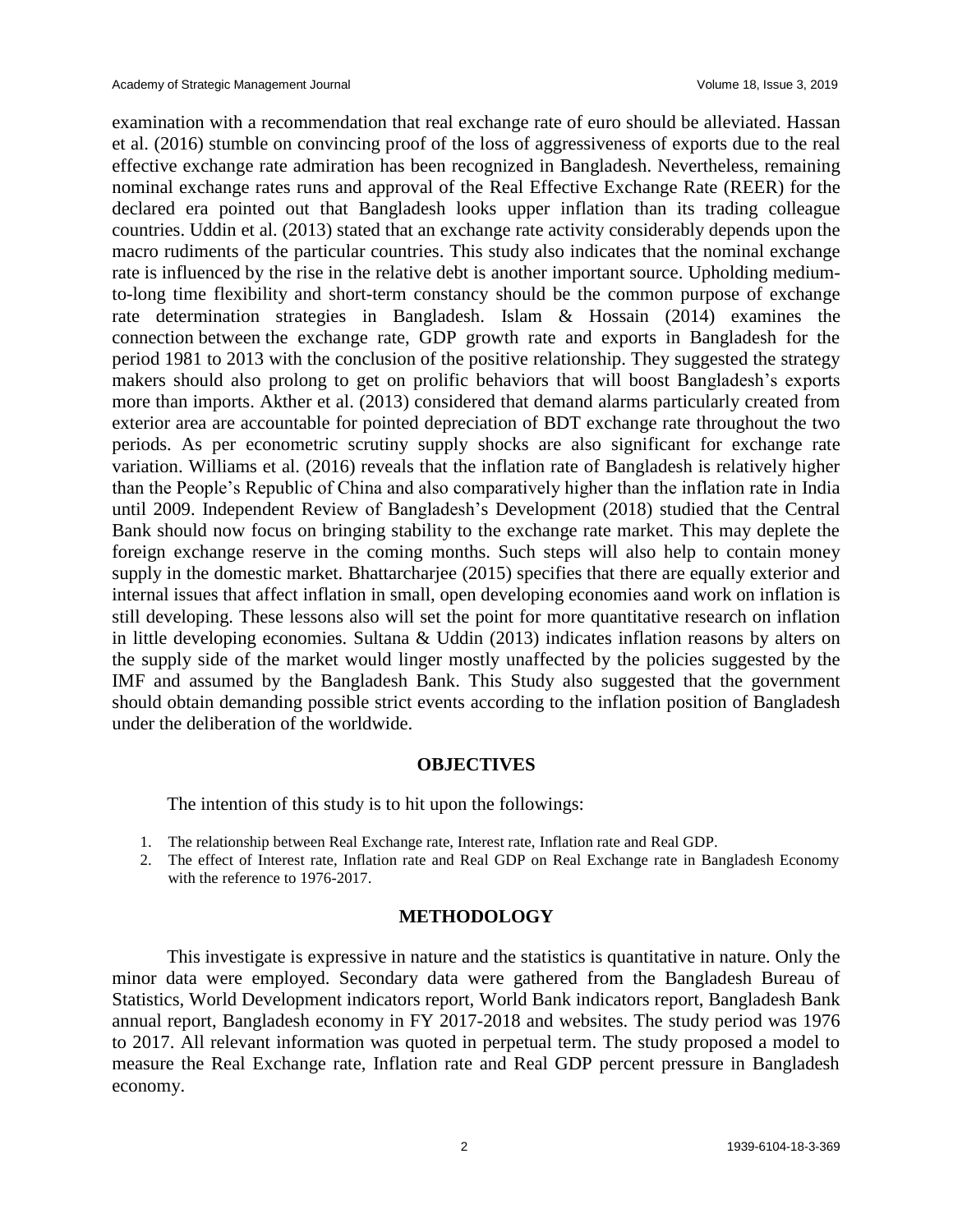#### **Theory and Model**

$$
r_t = \alpha + \beta_0 + \beta_1 int_t + \beta_2 inf_t + \beta_3 GDP_t + \epsilon_t
$$
\n(1)

In this model  $r_t$  is representing the real exchange rate, int<sub>t</sub> is interest rate, inf<sub>t</sub> is inflation rate, and  $GDP_t$  is Gross Domestic Product (GDP).

For examining the short run dynamic in relationship among real exchange rate, interest rate, inflation rate and gross domestic product, an ECM model has been developed.

$$
\Delta lnr = \alpha_0 + \alpha_1 \Delta lnin t_{t-I} + \alpha_2 lininf_{t-I} + lnGDP_{t-I} + \Delta lnr_{t-I} + \alpha_2 U_{t-I} + \varepsilon_t
$$

Where,

$$
U_{t-I} = \ln r 2_t \beta_0 - \beta_1 \ln \ln t_t - \beta_1 \sin f_1 - \beta_1 \text{GDP}_t \tag{2}
$$

Where,  $\alpha_4 U_{t-1}$  express the error modification term, it is the residual from the cointegrating equation,  $\alpha_3$  indicated the error amendment co-efficient and  $\alpha_i$  are the projected short term co-efficient. If the real exchange rate rises (under devaluation of currency) then the growth of the economy is quite evident.

| Table 1                                         |            |            |            |            |  |  |  |  |  |
|-------------------------------------------------|------------|------------|------------|------------|--|--|--|--|--|
| <b>DESCRIPTIVE STATISTICS</b>                   |            |            |            |            |  |  |  |  |  |
|                                                 | <b>RER</b> | <b>INT</b> | <b>INF</b> | <b>GDP</b> |  |  |  |  |  |
| Mean                                            | 47.046     | 6.06       | 8.256      | 4.995      |  |  |  |  |  |
| <b>Median</b>                                   | 42.84      | 5.776      | 8.205      | 5.1        |  |  |  |  |  |
| <b>Maximum</b>                                  | 82.7       | 34.75      | 25         | 7.28       |  |  |  |  |  |
| <b>Minimum</b>                                  | 15.02      | $-11.68$   | 1          | 0.82       |  |  |  |  |  |
| Std. Dev.                                       | 21.864     | 6.891      | 4.476      | 1.516      |  |  |  |  |  |
| <b>Skewness</b>                                 | 0.1        | 1.16       | 1.309      | $-0.55$    |  |  |  |  |  |
| <b>Kurtosis</b>                                 | 1.713      | 9.325      | 6.188      | 2.973      |  |  |  |  |  |
| Jarque-Bera                                     | 2.968      | 79.454     | 29.795     | 2.121      |  |  |  |  |  |
| <b>Probability</b>                              | 0.226      |            | 0          | 0.346      |  |  |  |  |  |
| Sum                                             | 1975.97    | 254.533    | 346.779    | 209.8      |  |  |  |  |  |
| Sum Sq. Dev.                                    | 19600.2    | 1947.06    | 821.739    | 94.239     |  |  |  |  |  |
| <b>Observations</b><br><del>Dating</del> ate J) | 42         | 42         | 42         | 42         |  |  |  |  |  |

#### **RESULTS**

(Sources: Estimated)

Abbreviation: RER: Real Exchange Rate, INT: Interest, INF: Inflation Rate, and GDP: Gross Domestic Product.

The descriptive statistic result showing that real exchange rate, inflation rate, interest rate and gross domestic product are asymmetrically distributed. Table 1 also shows positive Kurtosis meaning that all variables' distribution is peaked in this paper.

| Table 2                                                 |                                                |                       |             |  |  |  |  |  |
|---------------------------------------------------------|------------------------------------------------|-----------------------|-------------|--|--|--|--|--|
| <b>Augmented Dikky Fuller Test (ADF) Unit Root Test</b> |                                                |                       |             |  |  |  |  |  |
| <b>Variable</b>                                         | $C$ (constant) and $T$ (trend) in the equation | <b>ADF</b> statistics | Optimum lag |  |  |  |  |  |
| <b>RER</b>                                              | C and T                                        | 0.2191                |             |  |  |  |  |  |
| <b>INF</b>                                              | C and T                                        | $-2.6450$             |             |  |  |  |  |  |
| INT                                                     | C and T                                        | $-6.2948$             |             |  |  |  |  |  |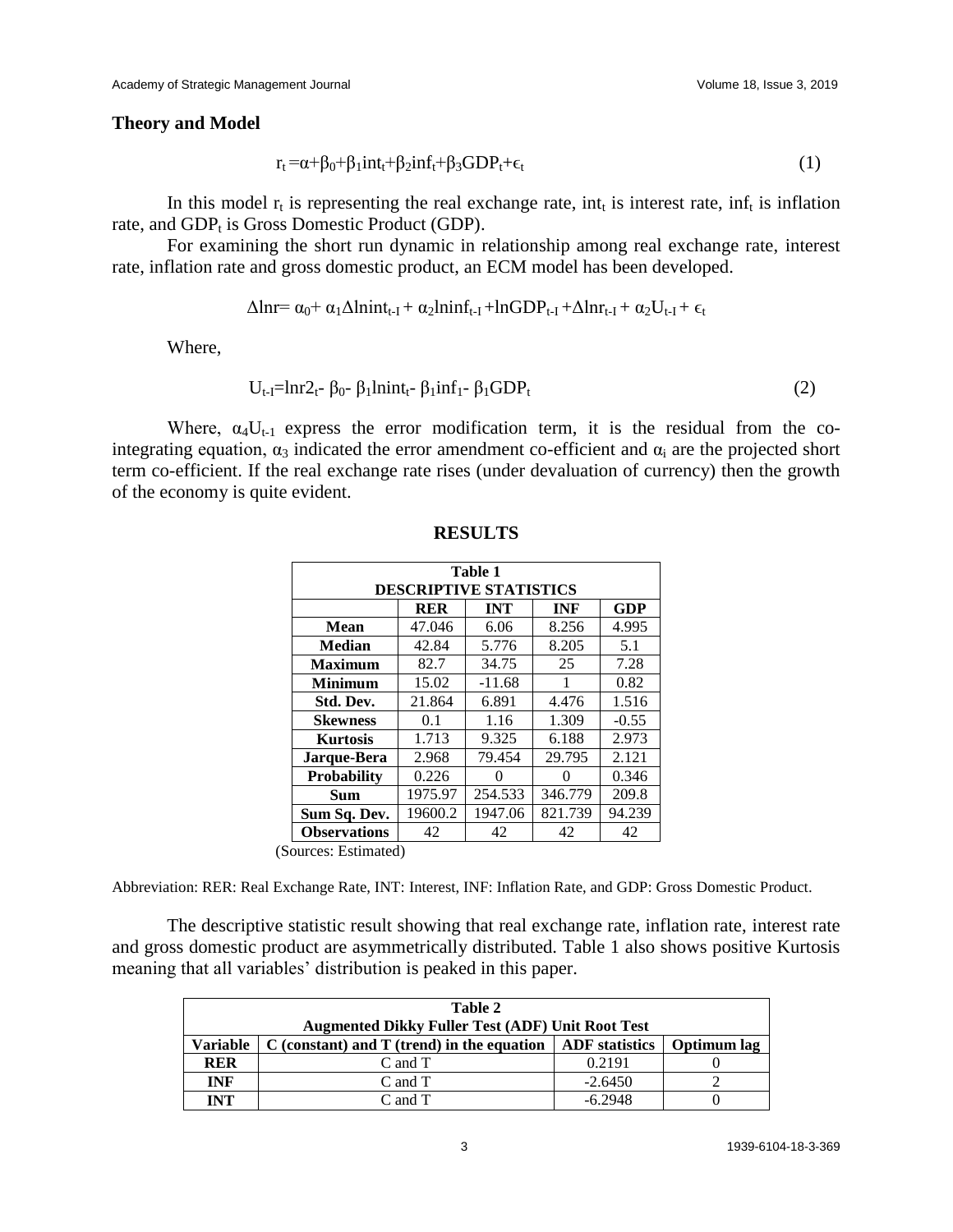macroeconomic variables are stationary.

| $\cap$ DD<br>uvi.            | 1 <sub>0</sub><br>and | 620c<br>$\sim$<br>-9.10ZU |  |
|------------------------------|-----------------------|---------------------------|--|
| $(S_{\text{OIIICP}})$<br>ເມບ | Estimated)            |                           |  |

From Table 2 Augmented Dikky Fuller (ADF) unit root test, it can be said that all these

| Table 3<br><b>JOHANSEN TEST FOR CO-INTEGRATION</b> |                           |                           |                |                                |                                |                                  |  |  |
|----------------------------------------------------|---------------------------|---------------------------|----------------|--------------------------------|--------------------------------|----------------------------------|--|--|
| <b>Hypothesized</b><br>no. of $CE(s)$              | <b>Trace</b><br>statistic | 0.05<br>critical<br>value | Eigen<br>value | Hypothesized no.<br>of $CE(s)$ | <b>Max-Eigen</b><br>statistics | 0.05<br><b>Critical</b><br>value |  |  |
| $None*$                                            | 63.380                    | 47.856                    | 0.557          | None*                          | 32.571                         | 27.584                           |  |  |
| At most 1                                          | 34.808                    | 29.797                    | 0.503          | At most 1                      | 27.997                         | 21.131                           |  |  |
| At most 2                                          | 6.810                     | 15.494                    | 0.155          | At most 2                      | 6.726                          | 14.264                           |  |  |
| At most 3                                          | 0.084                     | 3.841                     | 0.002          | At most 3                      | 0.084                          | 3.841                            |  |  |

(Sources*:* Estimated)

Note: \*denoted significance level at 5%.

By testing Johansen Test (Table 3) for co-integrating it has been estimated that at least there has 1 co integrating equation in this model, trace statistic and Max-Eigen statistics also support this co-integrating equation.

| Table 4<br><b>CORRESPONDING ADJUSTMENT COEFFICIENTS AND NORMALIZED CO-</b><br><b>INTEGRATING VECTORS</b> |                       |                |                       |             |  |  |  |  |
|----------------------------------------------------------------------------------------------------------|-----------------------|----------------|-----------------------|-------------|--|--|--|--|
| <b>Variable</b>                                                                                          | <b>B</b> coefficients | a Coefficients | <b>Standard error</b> | t-value     |  |  |  |  |
| <b>RER</b>                                                                                               | 1.000                 | $-2.055$       |                       |             |  |  |  |  |
| <b>INT</b>                                                                                               | $-1.494074$           | 0.63441        | 0.46454               | $-1.187139$ |  |  |  |  |
| <b>INF</b>                                                                                               | $-0.240334$           | 0.89869        | 0.03905               | 0.014619    |  |  |  |  |
| <b>GDP</b>                                                                                               | $-20.97145$           | 2.09857        | 1.97101               | $-20.80922$ |  |  |  |  |
| <b>Constant</b>                                                                                          | $-336.6601$           |                |                       | ٠           |  |  |  |  |

(Sources: Estimated)

Abbreviation: RER: Real Exchange Rate, INF: Inflation Rate, CPI: Consumer Price Index, and GDP: Gross Domestic Product.

From the Table 4 it can be said that there exist negative relationship among real exchange rate, interest rate, inflation rate and gross domestic product. Here is the retrieved co-integration equation.

| $r_t=1.00-1.494$ int <sub>t</sub> -0.240 inf <sub>t</sub> -20.971GDP <sub>t</sub> -336.66 $\epsilon_t$ |  |  |  |  |  |  |  |  |  |  |  |  |  |  |  |
|--------------------------------------------------------------------------------------------------------|--|--|--|--|--|--|--|--|--|--|--|--|--|--|--|
|--------------------------------------------------------------------------------------------------------|--|--|--|--|--|--|--|--|--|--|--|--|--|--|--|

| Table 5<br><b>ERROR CORRECTION REPRESENTATIONS</b> |             |                       |            |  |  |  |  |
|----------------------------------------------------|-------------|-----------------------|------------|--|--|--|--|
| <b>Variable</b>                                    | Coefficient | <b>Standard error</b> | t-value    |  |  |  |  |
| <b>Constant</b>                                    | 2.234194    | 0.47524               | 4.70124    |  |  |  |  |
| $D$ (RER $(-1)$ )                                  | 0.071307    | 0.17181               | 0.41502    |  |  |  |  |
| $D (RER (-2))$                                     | $-0.36684$  | 0.16393               | $-2.23773$ |  |  |  |  |
| $D$ (INT $(-1)$ )                                  | 0.154652    | 0.08202               | 1.88563    |  |  |  |  |
| $D$ (INT $(-2)$ )                                  | 0.086830    | 0.05388               | 1.61161    |  |  |  |  |
| $D$ (INF $(-1)$ )                                  | 0.221646    | 0.15568               | 1.42376    |  |  |  |  |

(3)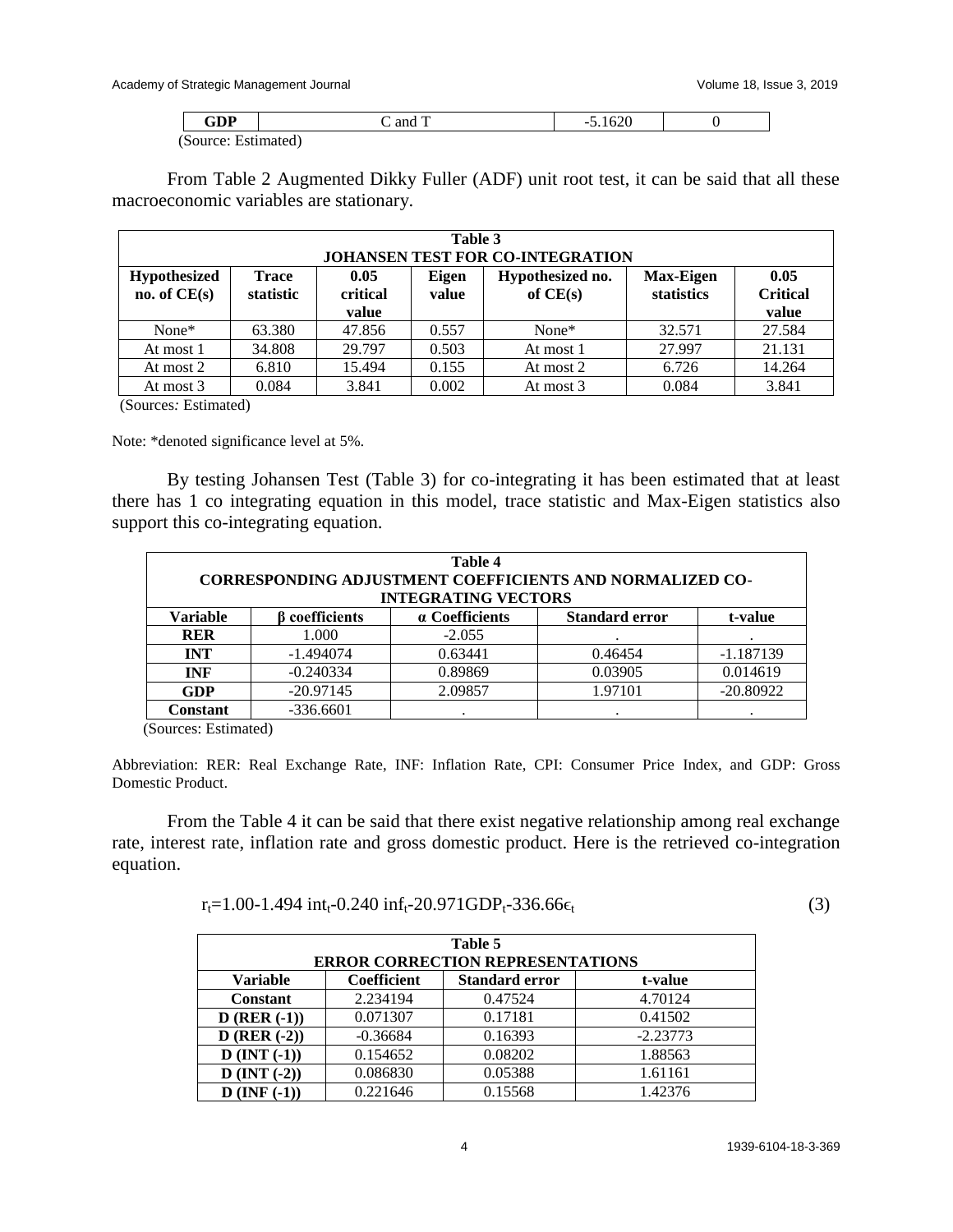#### Academy of Strategic Management Journal and Volume 18, Issue 3, 2019

| $D$ (INF $(-2)$ )                            | 0.009421    | 0.10016     | 0.09407     |            |
|----------------------------------------------|-------------|-------------|-------------|------------|
| $D(GDP(-1))$                                 | 0.460071    | 0.25479     | 1.80569     |            |
| $D$ (GDP $(-2)$ )                            | 0.350432    | 0.24071     | 1.45582     |            |
|                                              | $D$ (RER)   | $D$ (INT)   | $D$ (INF)   | D(GDP)     |
| <b>R-squared</b>                             | 0.302613    | 0.436741    | 0.671026    | 0.745258   |
| Adj. R-squared                               | 0.086183    | 0.261937    | 0.568931    | 0.666200   |
| Sum sq. resids                               | 104.6820    | 443.2848    | 139.5461    | 32.02753   |
| S.E. equation                                | 1.899928    | 3.909691    | 2.193612    | 1.050903   |
| <b>F</b> -statistic                          | 1.398202    | 2.498455    | 6.572554    | 9.426722   |
| Log likelihood                               | $-74.59224$ | $-102.7363$ | $-80.19785$ | $-51.4978$ |
| <b>Akaike AIC</b>                            | 4.338063    | 5.781348    | 4.625531    | 3.153732   |
| <b>Schwarz SC</b>                            | 4.764618    | 6.207903    | 5.052085    | 3.580286   |
| <b>Mean dependent</b>                        | 1.735385    | 0.378179    | $-0.499436$ | 0.005385   |
| S.D. dependent                               | 1.987502    | 4.550882    | 3.341078    |            |
| $(\mathcal{C}_{\text{omass}}^{\text{mean}})$ |             |             |             | 1.818944   |

(Source: Estimated)

Abbreviation: RER: Real Exchange Rate, INT: Interest, INF: Inflation Rate & GDP: Gross Domestic Product.

From Table 5, it is very clear that the relationship among all those macroeconomic variables were not stable during 1976-2017. From R-squared value it is worth of saying that the data sets is relatively good for this work. Here real exchange can be explained properly because F-Statistic is robust enough at 5% significant level (Figures 1 and 2).



(Source: Estimated)

# **FIGURE 1 CUSUM STATISTICS**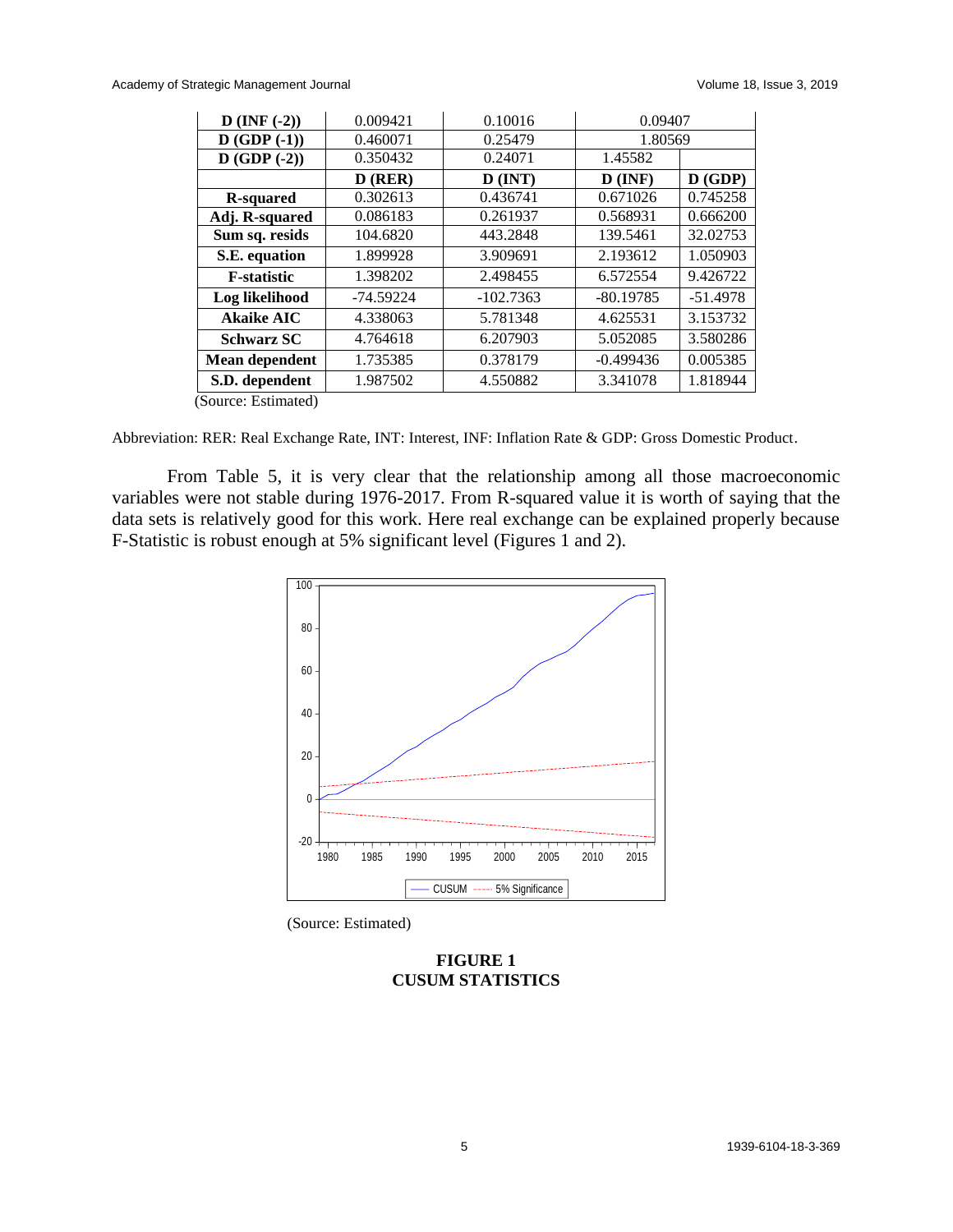

(Source: Estimated)

# **FIGURE 2 CUSUMQ STATISTICS**

#### **DISCUSSION**

In Bangladesh economy during the study period 1976-2017 Real exchange didn't hold. The findings of this paper shows that still there have long run relationship among real exchange rate, interest rate, inflation rate and real gross domestic product. From Equation 3 it has found that the real exchange rate influenced by interest rate, inflation rate and real GDP. Equation 3 shows that if interest rate, inflation rate and real GDP go down then at a time real exchange goes down. In Bangladesh during the study period 1976-2017 the model of this paper was instable according to CUSUM, CUSUMQ Statistics and ECM (Chowdhury et al., 2014).

# **CONCLUSIONS AND POLICY RECOMMENDATIONS**

This paper fully focused on determined and stability of Real exchange rate in Bangladesh during the year of 1976-2017. This study shows some new findings which can improve Bangladesh overall economic policy. From this study it can say that now government should focused to keep interest rate in moderate level for economic growth. On the other hand economic policy maker to keep inflation in stable level because if inflation goes down or goes up certainly then it would be create a big problem in short run also in long run. So we are highly hopeful that government of Bangladesh and Economic policy maker will give high concentrate in their new economic policy.